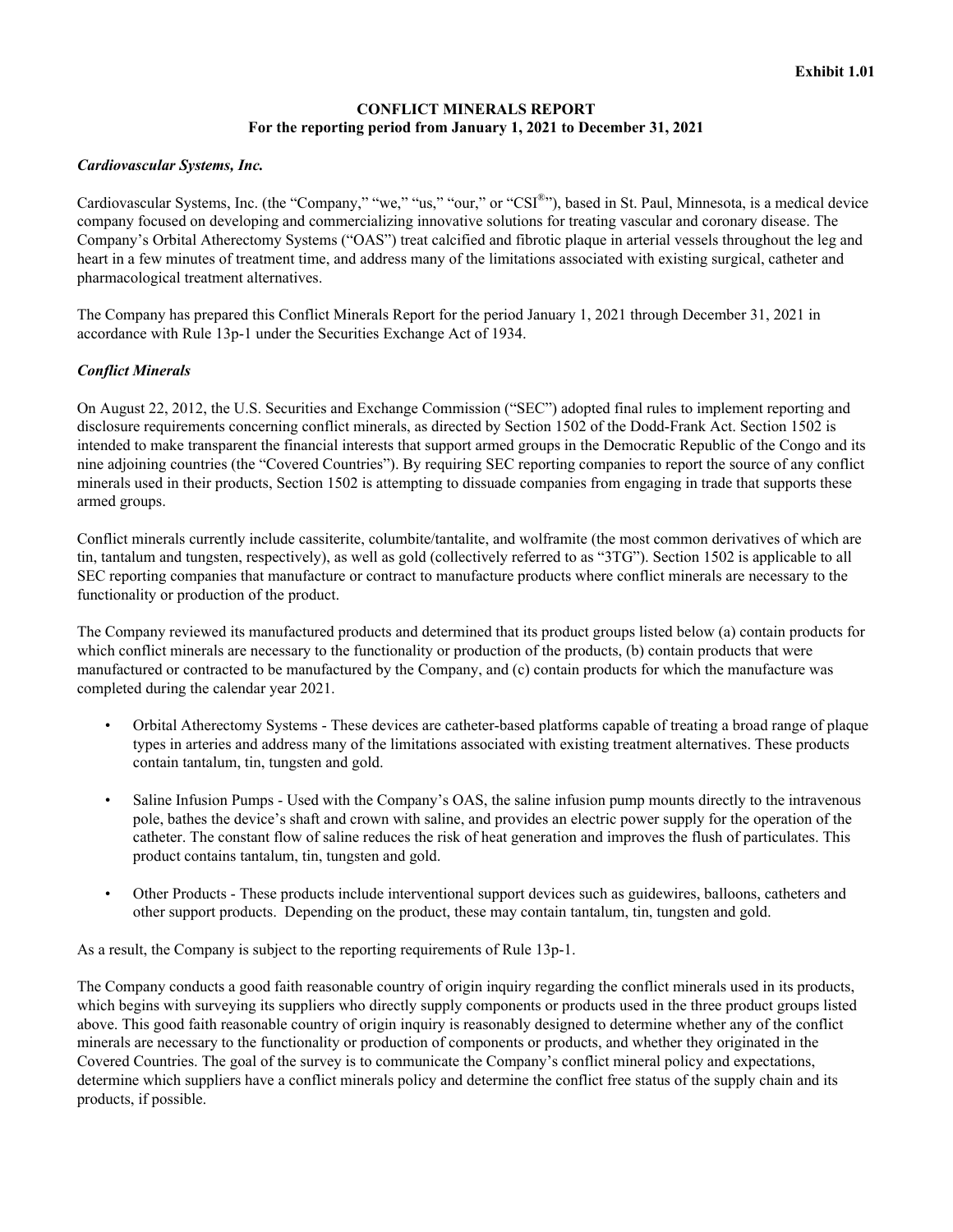# *Conflict Minerals Policy*

The Company has a policy in place to define how it will comply with the provisions of the Dodd-Frank Act related to conflict minerals. The Company's policy provides the following:

- The Company supports the aims and objectives of the provisions of the Dodd-Frank Act that require public companies to determine the sourcing of conflict minerals used in their products.
- The Company will comply with all reporting requirements in accordance with the Dodd-Frank Act and other applicable regulations.
- Some of the Company's products contain conflict minerals, and it will source materials for its products in accordance with U.S. and international regulations.
- The Company is committed to having business relationships with suppliers who share its dedication to conducting business in a legal and ethical manner. The Company has developed processes to identify which of its products include conflict minerals and to survey its suppliers to understand the sources of the conflict minerals used in the products they manufacture for the Company. The Company expects its suppliers to undertake reasonable efforts to provide it with pertinent information in a timely manner and to otherwise support its efforts to comply with the requirements relating to conflict minerals.

The policy is available on the Company's website, www.csi360.com, in the Corporate Governance section.

# *Design and Performance of Due Diligence*

The supplier survey serves as a first step in the Company's due diligence process related to conflict minerals. The Company's due diligence is an on-going process and is based on steps designed to identify and address actual or potential risks in order to mitigate adverse impacts associated with its sourcing decisions. Additionally, the Company communicates its conflict minerals policy to its suppliers.

The Company's due diligence procedures have been developed in connection with the OECD Due Diligence Guidance for Responsible Supply Chains of Materials from Conflict-Affected and High-Risk Areas (Second Edition). The Company continues to work through the OECD's five step process as part of its compliance with Rule 13p-1 as described below to conform its due diligence with the framework in all material respects. The five steps, and the Company's process to implement each of them, is as follows:

- 1. Establish strong company management systems.
	- The Company has adopted and communicated its conflict minerals policy, described in detail above, to suppliers and the public via its website, www.csi360.com. Internally, the policy is a required training for individuals in any department that is involved in the supply chain.
	- A conflict minerals team was established to ensure that the Company is compliant with Rule 13p-1. The conflict minerals team is comprised of individuals from the Company's supply chain, operations, legal and finance departments and meets on an as needed basis. The team is tasked with maintaining the conflict minerals policy, engagement with suppliers, continuing to improve its due diligence procedures and risk identification, and mitigation. The team reports out its progress on the various conflict minerals efforts to senior management as appropriate.
	- The Company is making efforts to introduce a supply chain transparency system with its suppliers; however, this has proven difficult due to the lack of visibility beyond the first tier of suppliers.
	- The Company has strengthened its engagement with suppliers to achieve maximum due diligence results. The Company has communicated its conflict minerals policy and is continuing to incorporate conflict mineralsrelated provisions into the Company's supplier contracts. If the Company believes that a supplier is in violation of the policy, the Company will request the supplier to undertake corrective action and if no action is taken, the Company will look to alternative sources for the product.
	- The Company maintains a confidential hotline, hosted by a third party, that employees may anonymously call to communicate any conflict minerals concerns or potential risks. The Company's conflict minerals policy includes the hotline number and an email address for reporting any concerns. Reports to the hotline are reviewed quarterly by management and the Company's Audit, Finance and Risk Management Committee. Any concerns raised will be reviewed to determine the appropriate action to take.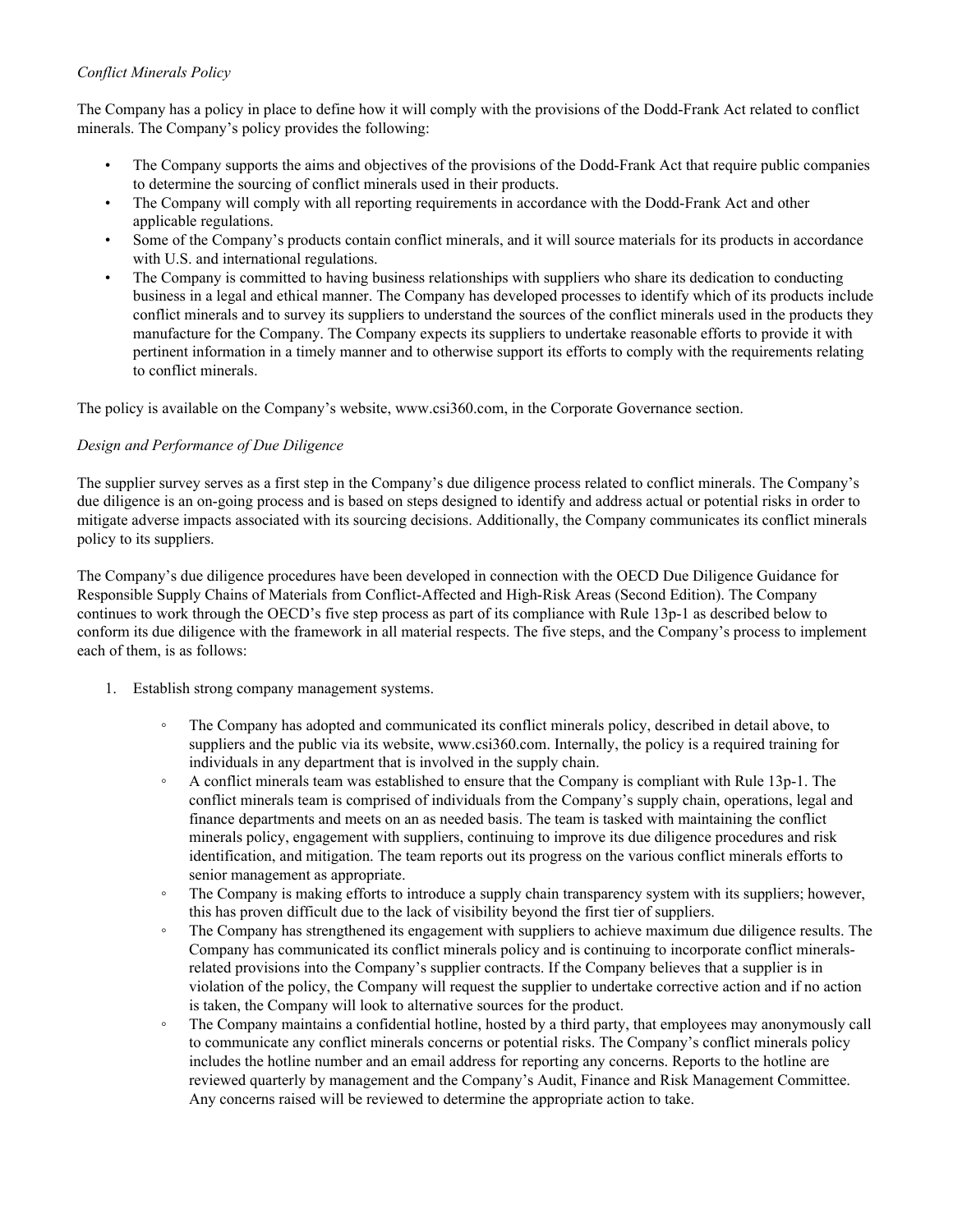- 2. Identify and assess risk in the supply chain.
	- The Company has identified that its primary risk with respect to conflict minerals is that it is a company with relatively low purchasing volumes; therefore, it has minimal leverage to require its suppliers to comply with the requirements of Rule 13p-1 and provide the necessary information that it is requesting. Furthermore, alternative suppliers may not be available.
- 3. Design and implement a strategy to respond to identified risks.
	- A summary report of the 2021 supplier survey results was presented to the Senior Operations Management team. The report summarized the current conflict minerals status and identified risks based on the current status, and included a risk management plan.
- 4. Engage third party auditors as necessary.
	- The Company is currently not able to engage independent third-party audits of supply chain due diligence at smelters/refiners as it does not have visibility beyond its first tier of suppliers.
- 5. Provide public information regarding due diligence efforts.
	- The Company has fulfilled the reporting requirement by filing this Conflict Minerals Report with the SEC as a part of its annual Form SD filing, as well as providing this information on its website, www.csi360.com, in the Corporate Governance section.

### *Results of Due Diligence*

In 2021, the first-tier supplier inquiry survey was performed by an independent third party on behalf of the Company. Over half of the Company's suppliers (that could directly provide components or products used in the three product groups above) responded to the Company's survey affirming that their products do not contain conflict minerals. Approximately 19% of the Company's surveyed suppliers responded that while 3TG is present in its products, they were able to confirm that it does not come from a Covered Country or affirmed that their products are DRC conflict free. The remaining suppliers were either unable to confirm if 3TG was present, knew 3TG was present but unable to detect if it originated from a Covered Country, knew it originated from a Covered Country but could not identify all of its smelters, or did not respond to the inquiries. The Company is currently assessing these specific suppliers and the possibility of them seeking alternative sources of the applicable components. While the Company communicates its conflict minerals policy and encourages its suppliers to gain transparency into their supply chain, the Company is limited in methods to require compliance. The Company may seek to find alternative suppliers if the current suppliers are not "conflict free," but there is no guarantee that a comparable alternative supplier could be identified or engaged.

Based on the information provided by the Company's suppliers and otherwise obtained through the due diligence process, except as noted above, the Company does not have sufficient information to determine the country of origin of the conflict minerals contained in its products, and, as such, the Company cannot reasonably determine that the conflict minerals in the covered products do not come from a Covered Country. Additionally, the Company has not acquired sufficient information to enable it to make a reasonable determination as to the facilities that produce the conflict minerals in the covered countries, nor can the Company make a reasonable determination as to the location of the mines or other locations of origin of the conflict minerals in the Covered Countries.

## *Ongoing Development*

The Company will continue to look for ways to develop its due diligence process and risk mitigation where appropriate. In addition, the Company will continue its focus on risk mitigation efforts on engaging with its suppliers regarding their own due diligence performance.

## *Audit*

The Company does not have sufficient information to determine whether its products are "DRC conflict free." As such, an independent private sector audit is not required at this time.